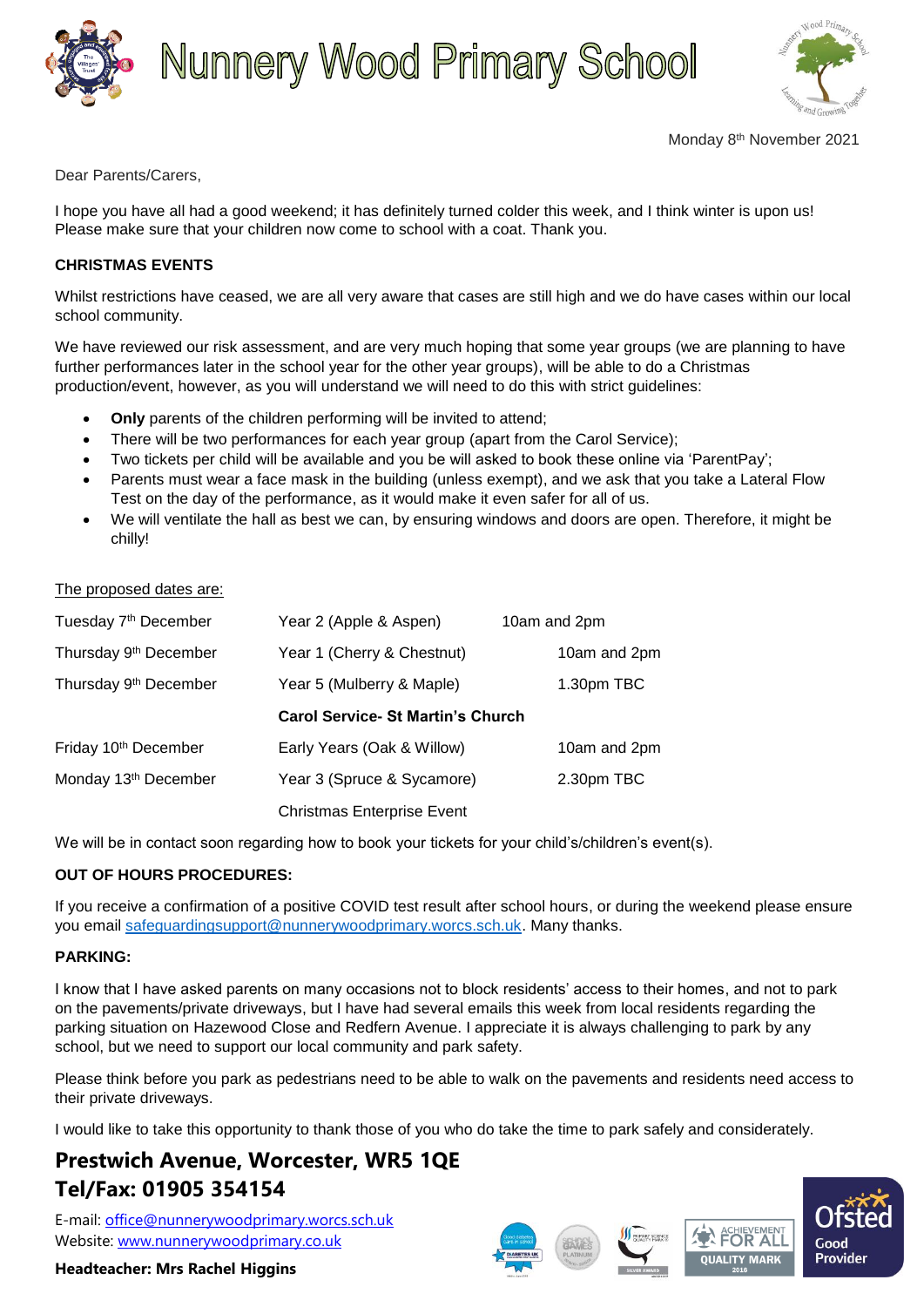



## **ACCESS TO SCHOOL DRIVEWAY AFTER 3.15pm:**

On-site parking is limited and is for staff and parents who are collecting from Treetops only. Please do not drive up the driveway to collect your child from an after school club, as there are many parents who are waiting on the carpark for their child and it is not safe.

### **CHRISTMAS PANTO TRIP**

Friday 3rd December Years R,1 & 2.

Reminder, if you would like your child to attend this trip, please book your ticket via ParentPay by 19/11/21 (previous instalments were due 1/10 and 29/10).

### **ROYAL BRITISH LEGION POPPY APPEAL**

Today we had our annual Remembrance assembly. We continue to support the Royal British Legion Poppy Appeal and items for sale have provided by the British Legion. These will be shared out equally between classes and therefore there will be a limited number of items available. Snap Bands (£1.50), Silicon Wristbands (£1.00), Zip Pulls (50p), Reflectors (50p) and Paper Poppies (these are suggested donations). These items will be available from today until Wednesday 10th November (whilst stocks last). Please send any donations in with your child to the classroom. Thank you for continuing to support the Royal British Legion.

#### **EARRINGS IN SCHOOL**

We have reviewed and revisited our procedures regarding children wearing earrings at school. Our recommendation is that children do not wear earrings, however if children do have pierced ears, they will only be allowed to wear small/flat stud type earrings. In the past we have asked children to have earrings removed on P.E days or have covered them with protective tape. Please be advised that we will no longer cover earrings and parents/carers must accept the risk associated with wearing earrings for P.E or any other activity in school. If you have any questions regarding the above, please contact Mrs Cooper.

#### **DROP OFF AND COLLECTION TIMES**

May I respectfully remind everyone that dogs are not allowed onsite unless they are assistance dogs. Please don't carry small dogs or puppies on site.

Please can we also remind families that only people who are collecting children should be coming onsite at the end of the day. If your child is being collected by a high school sibling or family member, please can you remind them that they should not be coming onsite with friends and in large groups.

#### **PARENTPAY CONTACT INFORMATION**

Please can you make sure if you change your mobile number, that it is updated in the 'Mobile Number' section (in your profile under 'telephone numbers' on ParentPay). To ensure you continue to receive important messages. Please also email the school office with any change of details.

Many Thanks

The NWPS Team

**Prestwich Avenue, Worcester, WR5 1QE Tel/Fax: 01905 354154**

E-mail: [office@nunnerywoodprimary.worcs.sch.uk](mailto:office@nunnerywoodprimary.worcs.sch.uk) Website: [www.nunnerywoodprimary.co.uk](http://www.nunnerywoodprimary.worcs.sch.uk/)

**Headteacher: Mrs Rachel Higgins**











Page 2 of 3…